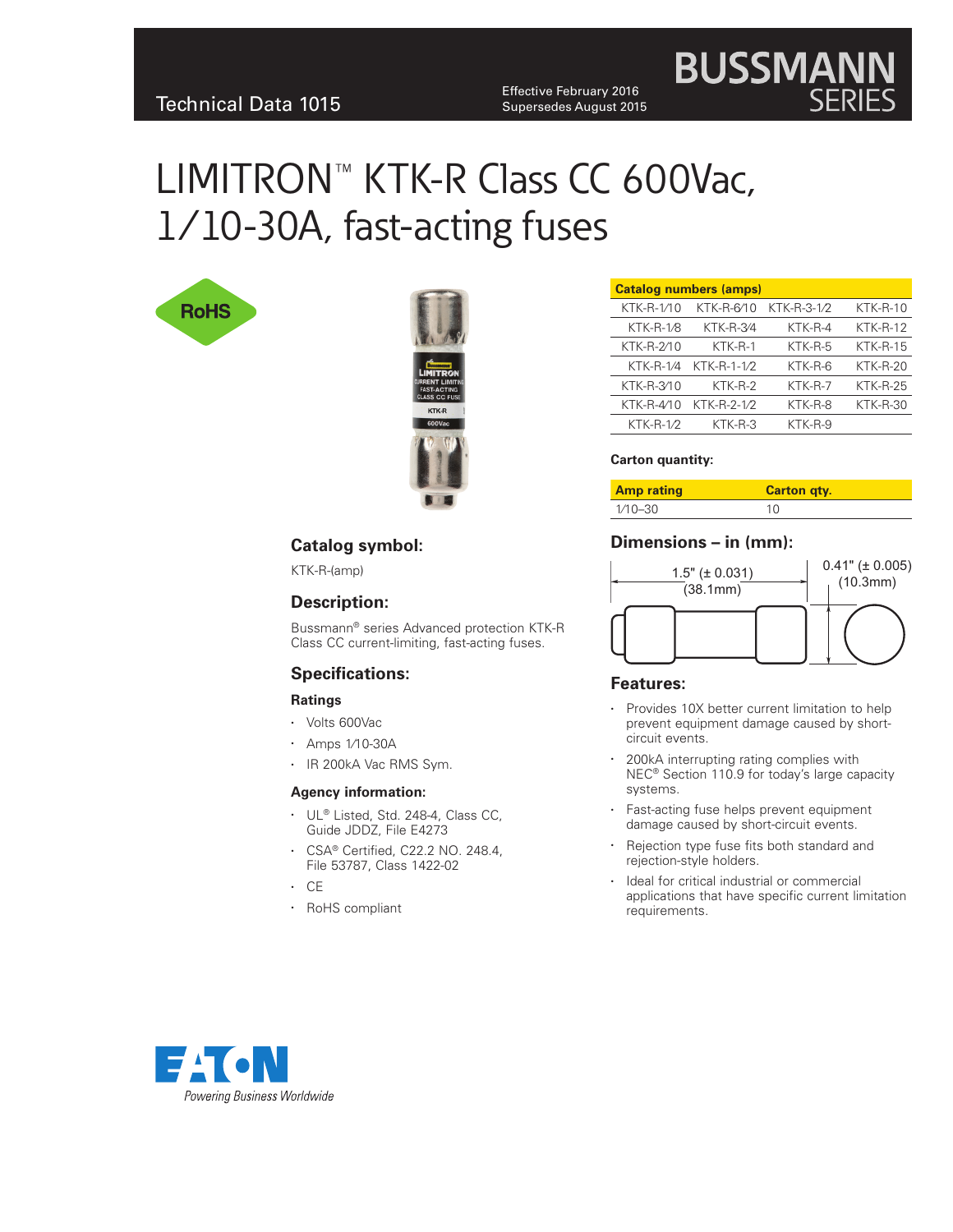### **Recommended fuse blocks and holders:**

| <b>Fuse amps</b>           | 1-Pole     | 2-Pole     | 3-Pole      |  |  |
|----------------------------|------------|------------|-------------|--|--|
| <b>Modular open blocks</b> |            |            |             |  |  |
| $0 - 30$                   | BCM603-1   | BCM603-2   | BCM603-3    |  |  |
| <b>DIN-Rail holders</b>    |            |            |             |  |  |
| $0 - 30$                   | CHCC1D     | CHCC2D     | CHCC3D      |  |  |
|                            |            |            | OPM-NG-     |  |  |
|                            |            |            | OPM-1038    |  |  |
|                            |            |            | OPM-1038 SW |  |  |
| <b>Panel mount holders</b> |            |            |             |  |  |
| $0 - 30$                   | <b>HPS</b> |            |             |  |  |
|                            | <b>HPF</b> |            |             |  |  |
| <b>In-line holders</b>     |            |            |             |  |  |
| $0 - 30$                   |            | <b>HEY</b> |             |  |  |
|                            | <b>HEZ</b> |            |             |  |  |

For additional information on Class CC fuse blocks and holders, see data sheets:

- • Modular open blocks no. 10241 (BCM)
- • DIN-Rail holders no. 3185 (CHCC), no. 1109 (OPM), no. 1102 (OPM-1038), no. 1103 (OPM-1038\_SW)
- • Panel mount holders no. 2113 (HPS), no. 2114 (HPF)
- • In-line holders no. 2126 (HEY), no. 2130 (HEZ)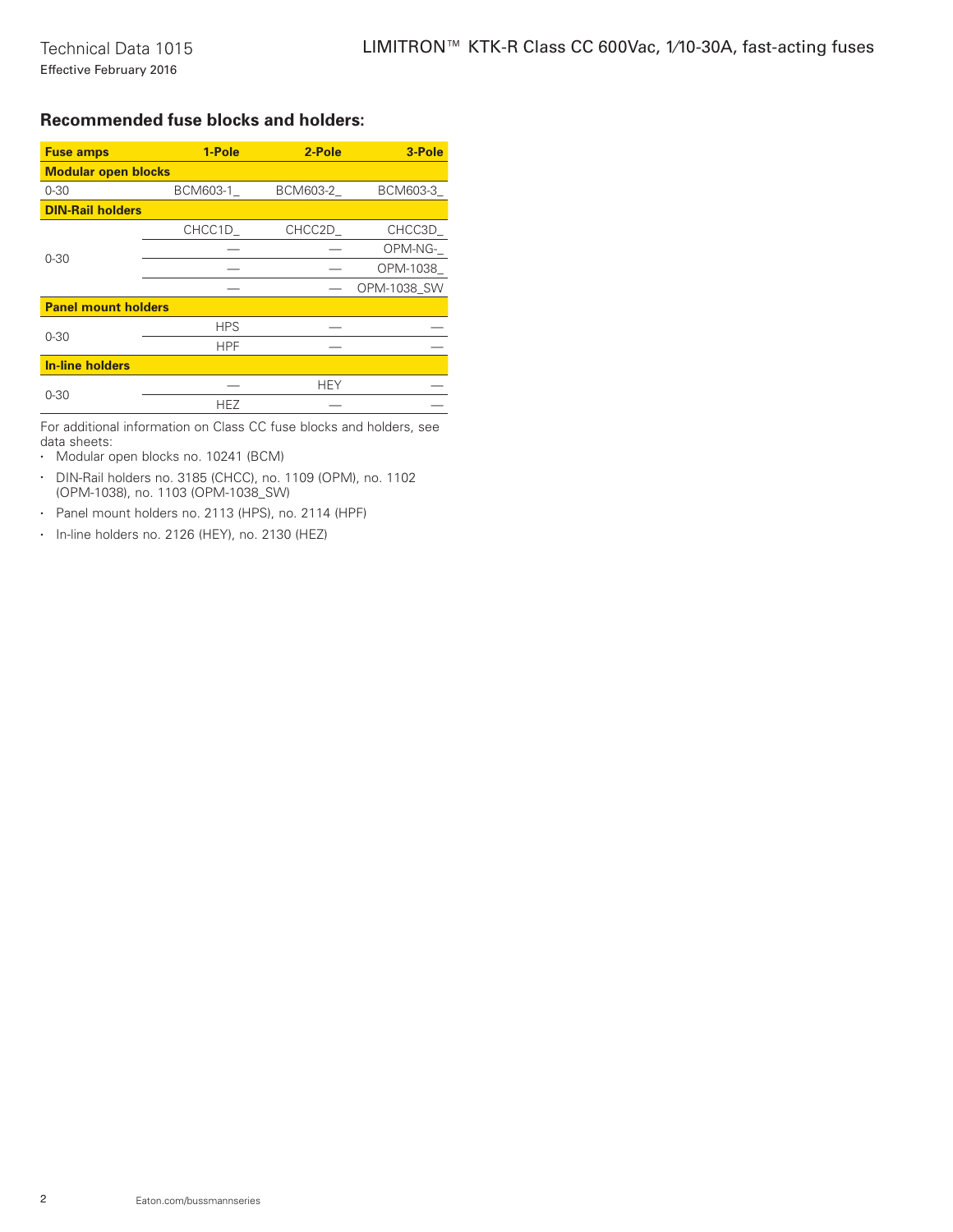# **Time-current curves - average melt:**

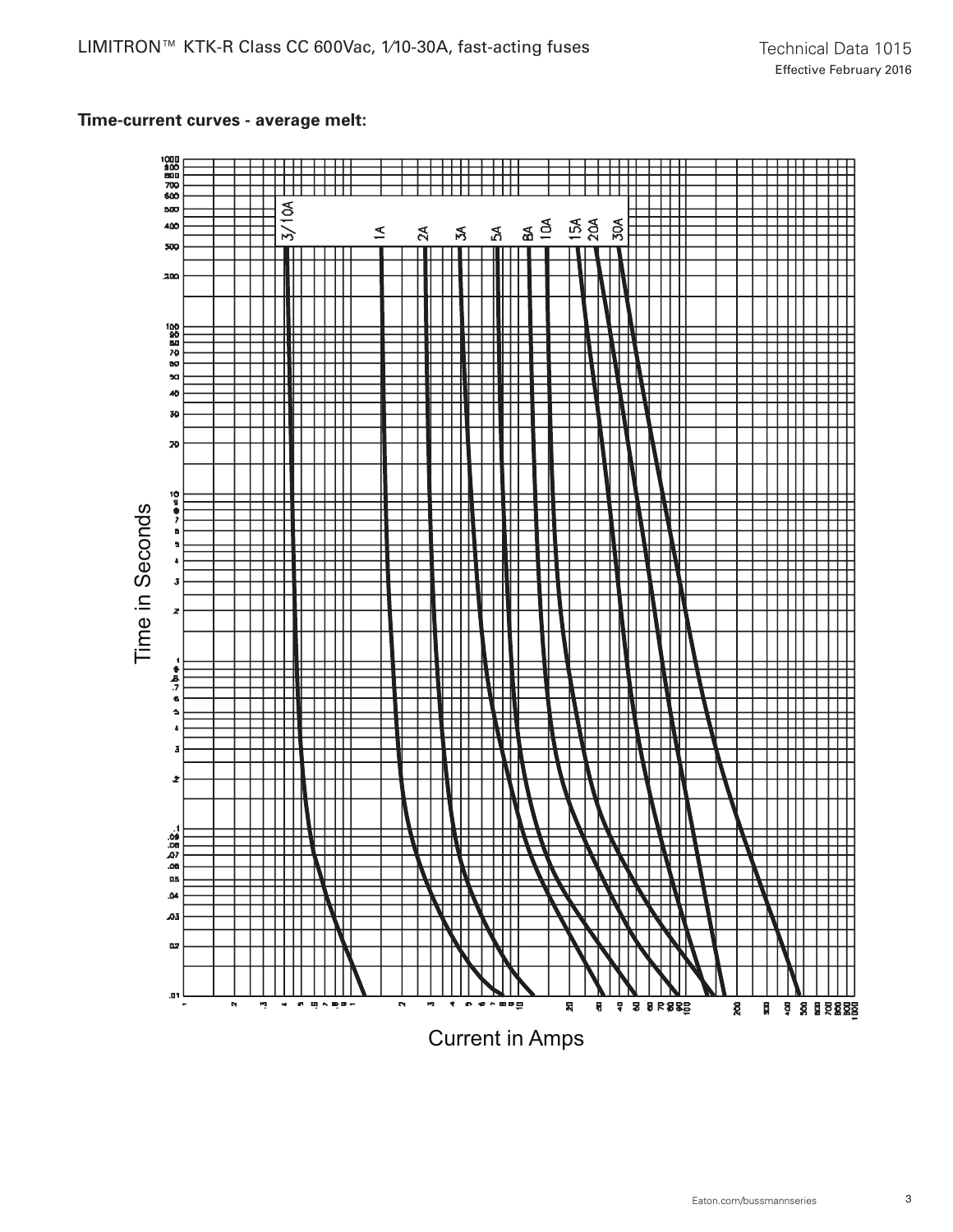# **Current-limitation curves:**

# **1 1⁄2 to 7 1⁄2 amps**

INSTANTANEOUS PEAK-LET-THROUGH CURRENT IN AMPS INSTANTANEOUS PEAK-LET-THROUGH CURRENT IN AMPS

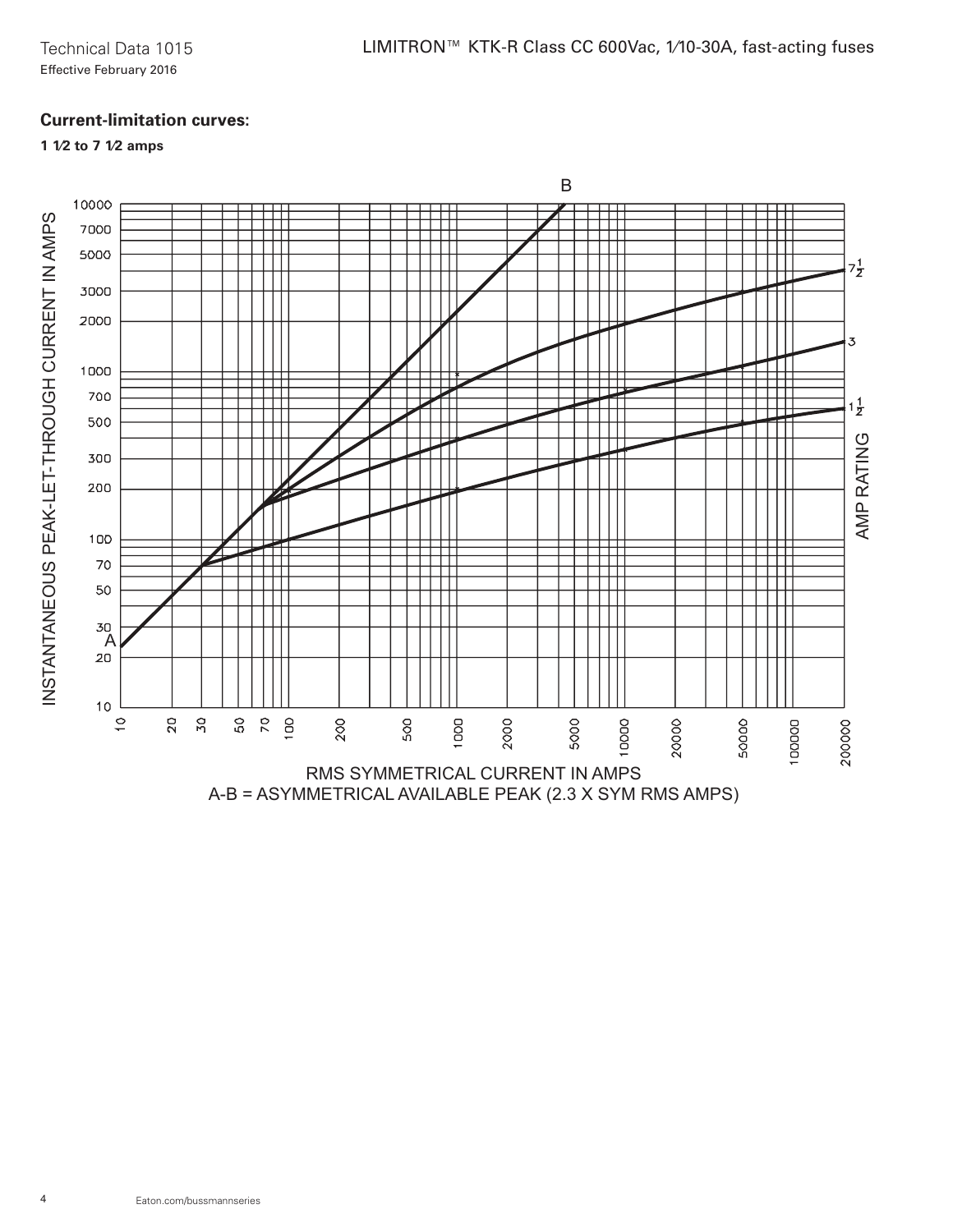## **Current-limitation curves:**

**10 to 30 amps**